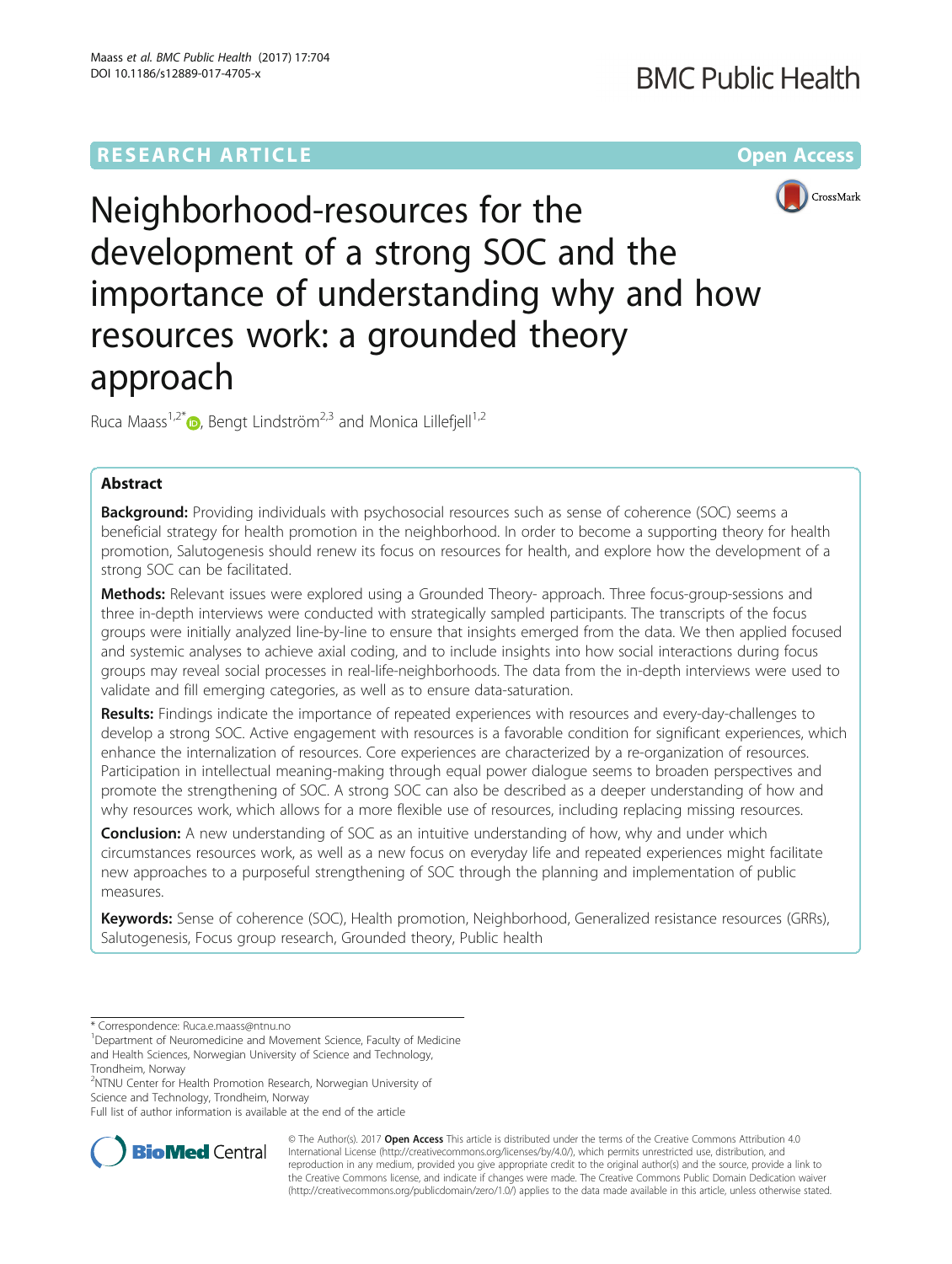## Background

A growing body of research examines how neighborhoods can contribute to the promotion of health for their inhabitants. According to the WHO's Ottawa-charter [\[1\]](#page-11-0) and the Shanghai-declaration on Health Promotion [[2\]](#page-11-0), local communities and neighborhoods are central arenas for health promotion (HP) efforts. This requires more knowledge about how public measures can contribute to making neighborhoods beneficial HP- arenas [\[3\]](#page-11-0). Neighborhoods are understood as super-settings, which are experienced on the base of internal micro-systems (e.g. families, social groups, organizations and institutions), and their inter-relations [\[4\]](#page-11-0).

Reducing inequalities in health is a major goal in HP [[5\]](#page-11-0). Health inequalities between neighborhoods have been linked to socio-economic status (SES), and highlight aspects of social justice and the social determinants of health (SDoH) [[5](#page-11-0)–[8](#page-11-0)]. Social injustice in health is reinforced through the distribution of resources and risks between and within neighborhoods, as well as through possibilities to influence decisions on a local level [[9\]](#page-11-0). A number of factors- including social capital, belonging, access to green-space, walkability, quality of environmental resources, accessible and trustworthy institutions and inclusive planning strategies- have been linked to better health-outcomes [\[10](#page-11-0)–[18\]](#page-11-0). In line with a health in all policies (HiAP)-approach, HP in the neighborhood seeks to improve conditions for daily living, provide resources, limit risk factors, and reduce inequalities in and between neighborhoods, including power-distributions [[5, 7, 9](#page-11-0)]. Research suggests that HP in neighborhoods should aim at equipping individuals with psychosocial, emotional and social resources, such as Sense of coherence (SOC) [\[18, 19\]](#page-11-0).

SOC is an important concept within Salutogenesis. It describes lasting perceptions of the world as comprehensive, manageable, and meaningful [[20](#page-11-0)]. In Salutogenesis, health is experienced along a continuum that ranges from "total health" to "un-health". The focus is on re-sources and assets for health [\[21](#page-11-0)]. Antonovsky [\[20](#page-11-0), [21](#page-11-0)] focuses on SOC as an individual concept, while he acknowledges that SOC can characterize any unit, including neighborhoods, cities, and regions [\[21](#page-11-0)]. He points out that group-SOC should be measured independently from individual SOC ([[20\]](#page-11-0): p.172). Our focus is on individual SOC, and how it is shaped by neighborhood- and community-factors.

SOC is developed through the internalization of resources [[20](#page-11-0)–[22\]](#page-11-0). The internalization-process turns resources into "generalized resistance resources" (GRRs), and is driven by so-called significant life events [[20\]](#page-11-0). Life events can affect SOC positively or negatively, dependent on available resources: if sufficient GRRs are available, challenges are resolved, and SOC is strengthened. If GRRs are lacking or inappropriate, challenges remain un-resolved or are resolved poorly, and SOC is weakened. Moreover, a strong SOC can also been described as the ability to easily identify and adequately use resources ([\[18](#page-11-0), [21\]](#page-11-0): p.132, [[22\]](#page-11-0)). For example, among adolescents with congenital heart disease, strong-SOC participants reported as much negative life events as weak-SOC participants, but also more available resources [\[23](#page-11-0)]. Partly, this could be explained by an increased ability to identify resources. The relationship between resources and SOC is circular: resources help to solve challenges and strengthen SOC, and a strong SOC helps to find and adequately use resources, resolve challenges and thereby again strengthen SOC [[20\]](#page-11-0).

While conducting this study, we became aware of how the relationship between user and resource can facilitate more or less significant experiences: In 'passive' relationships, resources are instrumentalized to achieve life goals (small or large). In 'active' relationships, participants engage with and enter into a dialogue with the resource itself. Antonovsky's starting point was resources for health and GRRs [[21\]](#page-11-0). Since then, most of the salutogenic research has focused on the link between SOC and favorable health-outcomes, including aspects of Quality of Life [[24](#page-11-0), [25](#page-11-0)]. However, to become a beneficial theory for HP, Salutogenesis should include questions about how to facilitate the development of a strong SOC [\[19](#page-11-0), [26\]](#page-11-0). This is in line with Antonovsky's claim that investigating conditions that shape a strong SOC would be a central issue for future research [[20\]](#page-11-0).

Societal conditions, including power distributions, shape the SOC by providing individuals with repeated, systematic experiences [\[21](#page-11-0)]. Research shows that the neighborhood is an important arena for the development of SOC, behind family and school-context [\[26\]](#page-11-0). Neighborhood cohesion, social support and informal control over adolescents are linked to a strong SOC [[27](#page-11-0), [28](#page-11-0)]. Satisfaction with accessibility and quality of physical and structural neighborhood-resources, as well as social capital and overall thriving show significant links to SOCscores across social groups [[18](#page-11-0)].

The focus of this paper is how neighborhoods can facilitate for the development of a strong SOC. Neighborhoods are understood as super-settings or open systems. Public measures and resources can thereby influence experiences in and with the local environment [\[4](#page-11-0)]. Accordingly, the focus is on directly influence-able, material/ physical (sports-halls, community-houses, green-spaces etc) and structural resources (transportation, public institutions, information, influence). How can these contribute to perceptions of the world as comprehensive, manageable and meaningful?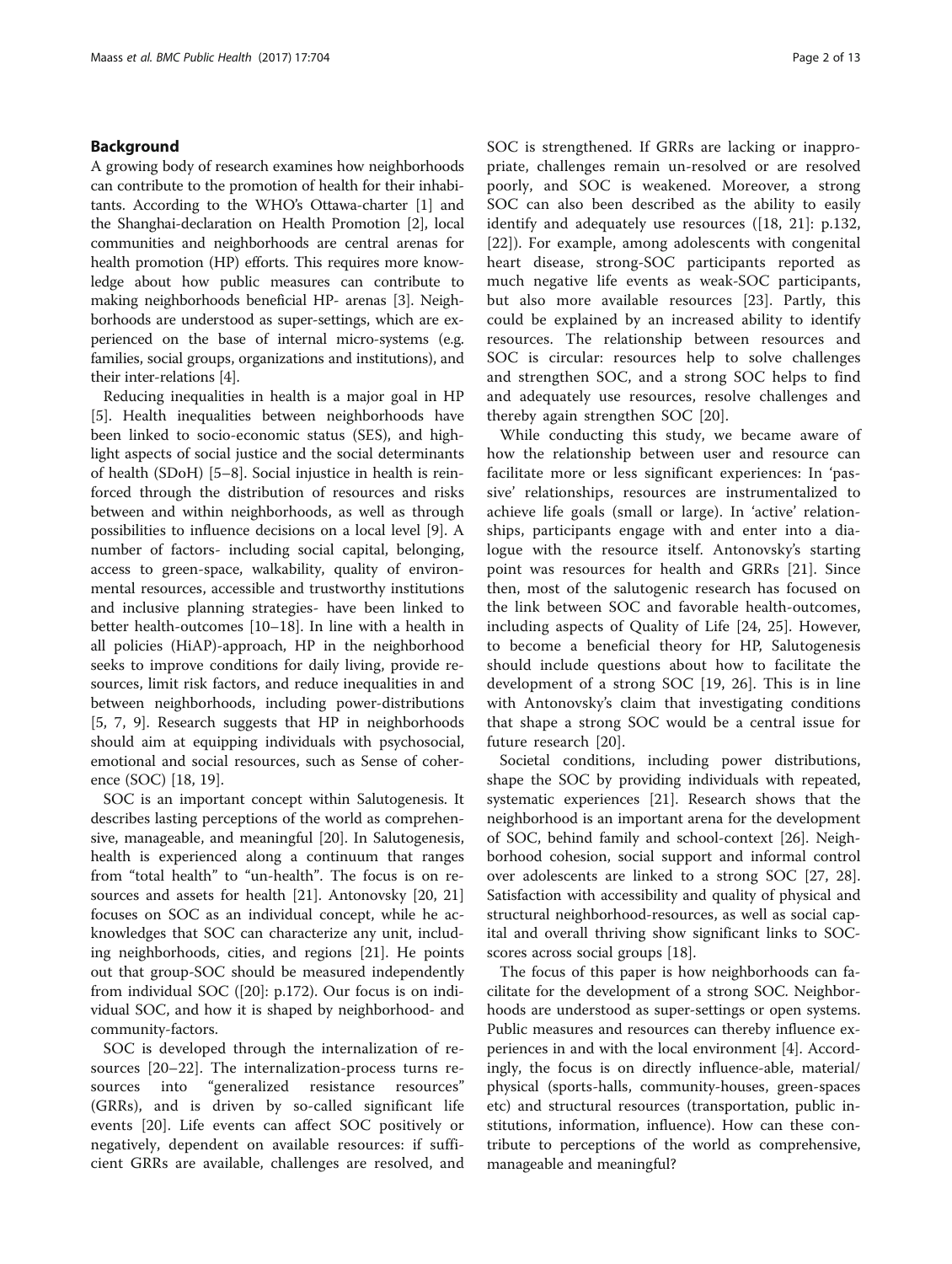## Methods

This study is a qualitative follow-up of a quantitative population survey conducted in the municipality of Malvik in 2012 [\[29](#page-11-0)]. The data were gathered through focus groups and in-depth interviews, and analyzed using an adapted Grounded Theory approach [\[30](#page-11-0)]. To ensure that we understand how information is produced through social processes visible during the focus groups, elements of systemic analysis are included into the later steps-of-analysis [[31\]](#page-11-0). Categories are developed based on findings from the focus groups, as well as the conceptual model of SOC. They were then applied back on the transcripts from both focus groups and in-depth interviews, to deepen insights through triangulation.

## Focus groups: Participants and composition

Three focus groups with between three and eight participants were conducted. The participants lived in one of the three census-tracts in which the population-survey had been distributed. Recruitment-strategies included calls for participation on the municipality's web- and Facebook-pages, flyers distributed to inhabitants' mailboxes, and an article published in the local newspaper. Eleven women and eight men participated, their (estimated) age ranging from mid-thirties to late-sixties. Most of the participants had lived in their present neighborhood for more than five years.

According to our applied focus is the neighborhoodof-residency an important level-of-analysis. Therefore, the participants were matched according to their areaof-living: Focus groups were composed of participants from two approximate neighborhoods within a common census-tract. This was considered to reveal insights into social processes within and between neighborhoods, which might influence how resources are perceived and used [[32](#page-11-0)].

We applied a semi-structured interview-guide, including topics such as health-relevant resources, positive factors and general thoughts on the health-impact of neighborhoods, reflections about why something might work as a resource, and questions about experiences in the neighborhood that changed the participants' outlook on the world.

## In-depth interviews

After the initial analysis of the focus-group-transcripts, three in-depth interviews were conducted. The informants were sampled strategically: two of them were younger (mid-twenties) than the former participants. The last one was chronically ill, and served as a member of the municipal advisory board for people with disabilities and chronic sickness. These participants added valuable perspectives from new social groups, and were considered to enrich the collected data. A slightly modified version of the interview-guide was applied. Indepth interviews were mainly used to confirm, and fill emerging categories with content. Moreover, in-depth interviews indicated data-saturation: no all-new topics emerged during the in-depth interviews [[31\]](#page-11-0).

## Analysis strategy

All of the interviews were transcribed completely. To keep track of individuals during the analysis, every participant was assigned a number that reflected their gender, focus group and neighborhood. However, to ensure the anonymity of the participants who live in small local communities, we decided not to identify the participants in any way in this article. Instead, participants (P) are numbered in the chronological order in which they enter the dialogue separately for each citation.

We began with a line-by-line-analysis as described by Charmaz [\[30\]](#page-11-0). Then, we applied focused coding to merge emerging categories with the theoretical background of Salutogenesis and the conceptual model of SOC, including its three dimensions (comprehensibility, manageability and meaningfulness) [\[20, 21](#page-11-0), [30](#page-11-0)]. Axial coding was achieved through constant comparison [[30](#page-11-0), [31\]](#page-11-0). Thereby, the theoretical framework linking external resources to SOC-development was established.

Sampling heterogeneous groups can provide insights into how understandings are created within groups [[32](#page-11-0), [33\]](#page-11-0). As described above, we matched real-life neighbors from two approximate neighborhoods into focus groups to achieve insights into social processes occurring in and between real-life neighborhoods. The data from the focus groups were analyzed on two levels: what was said, and what happened during focus groups. The possibility- and demand- to regard social processes within the focus group is considered to be one of the most important aspects of focus-group research [[33, 34](#page-11-0)]. As this requires the analysis of longer passages and conversations, and understanding information in the context of the social interaction in which it is produced, we applied focused coding, as well as elements of systemic analysis: Initial codes were translated into broader categories, and embedded in the interrelationships between these categories. This was done to make the social processes visible, and accessible for analysis [[32\]](#page-11-0).

To ensure that concepts emerged from the data, we took a step back from the theoretical background after having established an initial understanding. A lot of effort was put into understanding what was going on and linking these insights to the conceptual model without being led by theoretical pre-conceptions. Only after having concluded the empirical analysis, did we return to the original sources [\[20](#page-11-0), [21](#page-11-0)] to consider how findings fit the theoretical framework, and if and where we could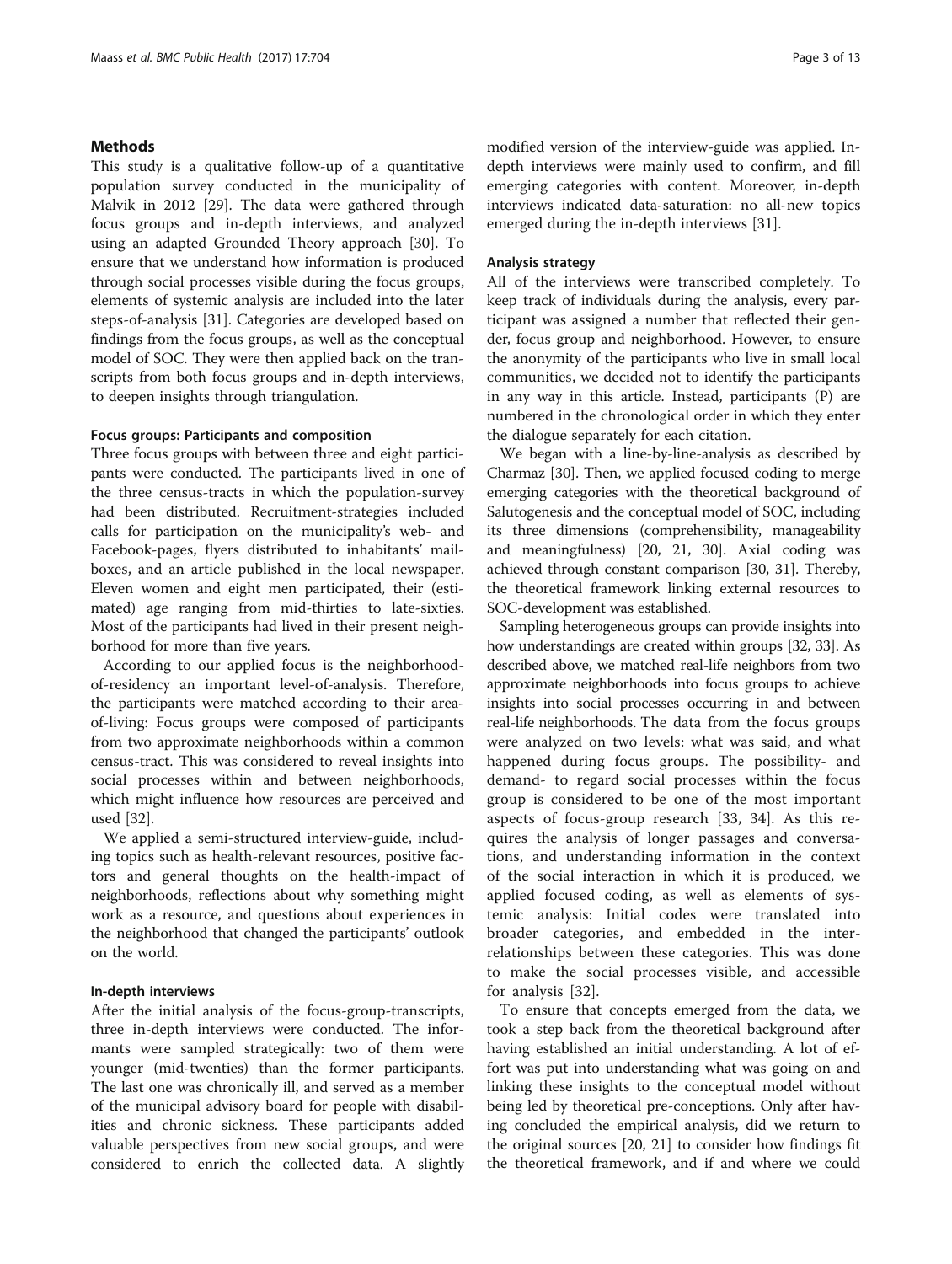make new contributions to the emerging field of salutogenic HP- research.

As the data from the focus groups are considered the main body of data, the above-described steps were mainly applied to the focus-group-transcripts. The data from the in-depth interviews was used to confirm emerging concepts, to fill earlier-developed categories with content, and to deepen insights through triangulation [[30](#page-11-0)].

## Ethics, consent and permissions

All research-participation is a real-life-event, especially when conducting research in real-life-settings, as gathering real-life neighbors into focus groups. HP-research should seek to reduce the risk, and to promote the benefits of participation. To protect privacy and to reduce risk during and after participation, we avoided toopersonal questions during group-sessions, and strictly followed procedures and ethical guidelines regarding anonymity, including not identifying individuals in this text. Every participant signed an informed consent form before participation, and was given the opportunity to withdraw consent after the focus group. This study was approved by the regional ethical committee on medical research (REK).

# Results and discussion

## Neighborhoods, health-relevant resources and SOC

Participants identified health-relevant resources found at different levels of experience. Material resources included natural sites, such as access to the seaside and green-spaces, the surrounding landscape, and characteristics such as "small" and "transparent". Participants listed amenities and institutions run by the municipality, commercial stakeholders or locals, such as sportsarenas, shopping- opportunities, cultural activities, or community-houses.

Structural resources included public transportation, bike- and walkable pathways, information, activities and resources, channels of communication and possibilities for participation in decision-making. Regular events, such as annual celebrations or shared efforts (Norwegian 'Dugnad'), were also described as resources, and linked to social bonding and sense-of-place.

Social and psychological resources included "good neighbors", belonging to the social community or the place as such, and feeling safe. A "good neighborhood" implied a certain degree of mutual, as well as shared responsibility for the neighborhood. Such resources were linked to material and structural resources, and described as desired outcomes. Accordingly, the focus of this article is on material and structural resources, as they can be influenced directly.

Gathering participants from two different neighborhoods highlighted matters of local context: what worked as a resource in one neighborhood did not work in others. This was for example illustrated by descriptions of a community-house (located in neighborhood A):

P1: "This is our barrel of gold, this house. Our most important thing. To make people come together. It's convenient, and much easier to accomplish stuff locally"

P2: "It's possible to have celebrations here, weddings, confirmations, birthdays…" P3: "Training, play-club, youth-club, senior-café,

Christmas-parties, even Zumba"

In the other participating neighborhood (B) was a similar house, owned by the local yacht club. However, inhabitants told that it's use was limited to be rented for general assemblies or big celebrations. In contrast to the house in neighborhood A, a participant from neighborhood B reflected that "I would not point [the house] out as health-promoting in any way". Clearly, context influenced whether a feature was perceived as a resource. According to Salutogenesis, a resource is defined by it's ability to facilitate good tension-management [\[21](#page-11-0)]. During their life-course do individuals encounter times of tension which may- or may not- be resolved with the external or internal resources at hand. Thus, resources and stressors are two sides of the same coin, partly depending on contextual matters [\[21](#page-11-0)]. This duality became visible during focus-groups:

P: "you do not need to go far before you find villages that have not taken care of their houses. And then it becomes a thing that costs you, and nobody feels it's their own. So then it stands there and crumbles."

Thus, trying to achieve HP by placing resources in neighborhoods implies some risk: what is thought to be a resource, may instead become a stressor [\[34](#page-11-0)].

## SOC

SOC became visible as the belief of being able to meet, and cope with challenges in life, either individually or collectively. This is in line with Antonovsky's original definition of SOC as the "confidence that one's internal and external environments are predictable, and that (…) things will work out as good as could reasonably be ex*pected"* ([[21](#page-11-0)]: p.10). SOC also seems to imply a certain responsibility to take matters into one's own hands. This responsibility to "*make things happen*" is linked to an internal locus of control [[35](#page-12-0)]. However, according to Antonovsky, the important experience is "things are under control", thereby including things under the control of peers or legitimate others [\[20](#page-11-0)]. Collectively, such perceptions were linked to perceived independence from the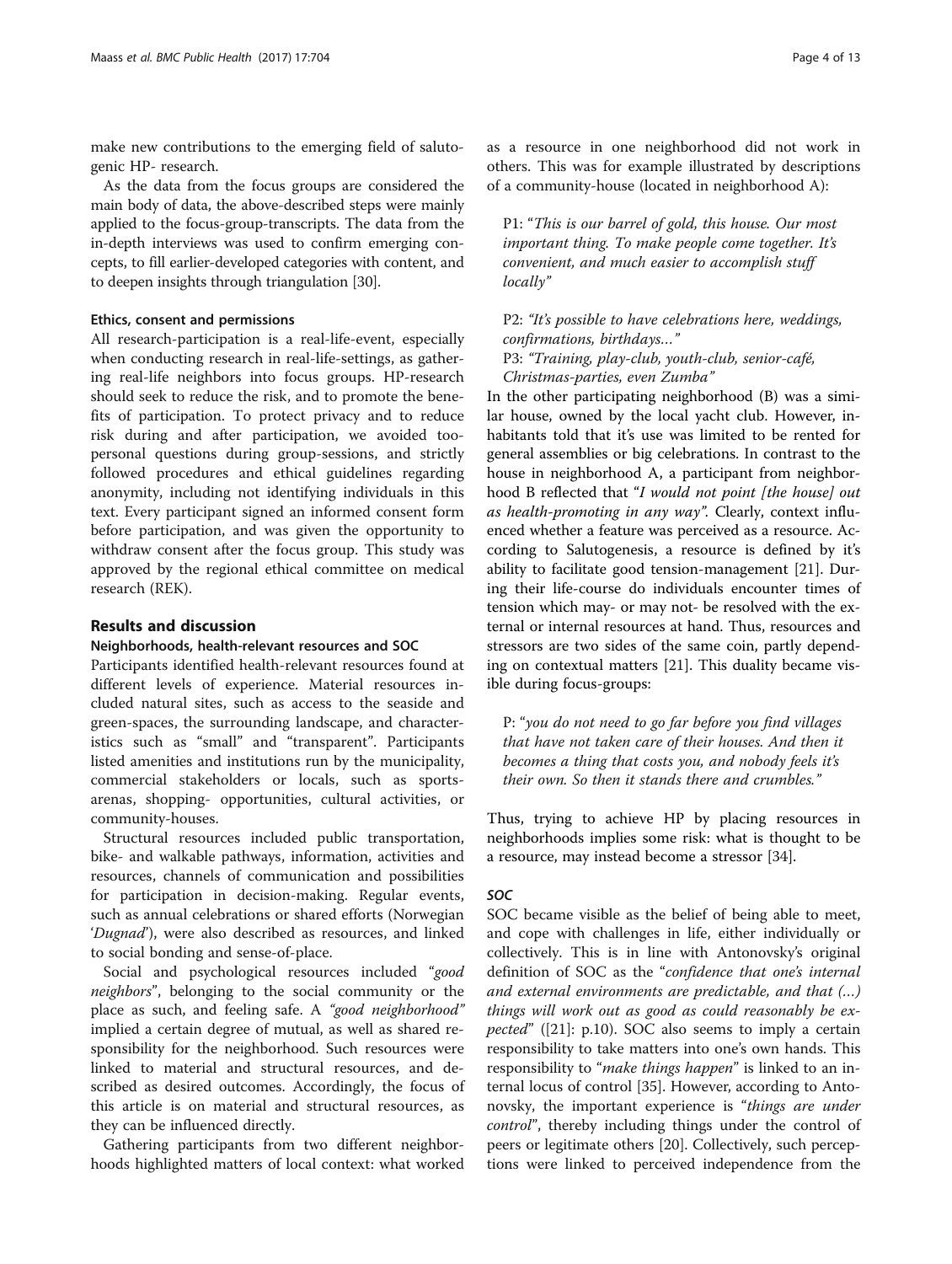"greater society". In terms of Salutogenesis, this can be described the ability to understand challenges, visualize solutions, be able to act on these visions, and to perceive it worthwhile to engage with the challenge- in other words, a strong SOC [\[36](#page-12-0)].

Negative impacts on SOC became visible in the context of major changes in the neighborhood, for example planned expansions: such times were described as "confusing", "not making sense" and "meaningless". Fundamental changes in the context seemed to threaten SOC. According to theory, SOC is stable throughout adulthood, even if life events can affect it temporarily and become visible as fluctuations around a stable mean [\[20](#page-11-0)]. Recent research suggests that SOC is not as stable as assumed, but increases over the whole life-span [\[37, 38](#page-12-0)]. Additionally, the stronger the SOC, the more stable it is: strong-SOC individuals are more likely to seek out and overcome challenges than weak-SOC individuals. For weak-SOC individuals, negative experiences can have lasting, negative effects on SOC [\[39\]](#page-12-0).

# How can external resources contribute to the development of a strong SOC?

The focus-group-sessions revealed how experiences were generalized, and influenced participants' coping strategies and outlook on the world:

P: "Well, I grew up in the West (…) and I climbed a lot. And there's something about reaching a peak that you never managed before- I remember that feeling. And I still can recall all the cracks I used, even after 45 years. You learn that even if you don't succeed the first time, you might if you try some more times, and maybe adapt what you are doing a little. And I can still recall the experience, you get rid of all the thoughts, and just concentrate (…) you train your concentration, and you remember the details, the way to handle a problem"

This illustrates that even singular experiences can make lasting contributions to how we meet the world. One might wonder whether this describes a "significant life events" as anticipated in Salutogenesis ([[21](#page-11-0)]: p.176). Prior research has described significant life events as major changes in life, for example the loss of loved ones, or going on a first long journey [[40\]](#page-12-0). The above example does not fit into such descriptions of overwhelming events. Nevertheless, it clearly represented a transformative experience for the participant, at least in retrospect. Antonovsky acknowledges that any type of experience, even internal events, can become significant, and that the meaning of stressors emerges after the challenge is resolved-or not [[21\]](#page-11-0). Accordingly, the above example may describe a spontaneous, internal transformation, facilitated by the engagement with a neighborhoodresource (the climbing-site) which represents both the challenge and (part of) the solution.

Partly, the significance of the experience might be due to it being a (inherently stressful) first-time-experience ("you never managed before") ([\[21](#page-11-0)]:  $p.85f$ ): responses to familiar stressors are by large automatic. New experiences make us draw on hitherto unfamiliar resources, or re-try familiar resources for new purposes. Antonovsky describes this as "potentiation", as it is about exploring potential resources ([[21](#page-11-0)]: p.96). However, "going climbing" is simultaneously described as a regular activity. It may thereby be a "SOC-reinforcing" experience sought out by persons with a strong SOC [\[21](#page-11-0), [37\]](#page-12-0). Together with Antonvoksy's focus on *repeated* (rather than *signifi*cant) experiences, this points towards repetition as an important condition for internalization of resources [[20\]](#page-11-0).

Findings suggest that repeated use depends on the resource's relevance, its ability to help solve challenges, and experiences of meaningfulness. Accordingly, the role of resources could change throughout the life-course: For example, a playground in neighborhood (C) was described as a formerly important arena, which was maintained by the local community. However, it lost its relevance when children grew up, and the challenge of fixing it up no longer seemed worthwhile [\[41\]](#page-12-0). This highlights the importance of the relationships between participant and resources. Recall the tale of the two community houses in neighborhood A and B, the first (A) being described as an omnipotent facilitator of shared activity. It was actively used, run and administered by locals, who thereby engaged with the resource as such. On the other hand, the second house (B) could be instrumentalized for specific purposes, but without participants engaging in it otherwise. The house was a tool for the experience, rather than a part of it: the relationship remained a passive one.

## Passive relationships between user and resources

'Passive' relationships describe relationships in which resources are used to achieve life goals (small or large), but during which the user does not engage with the resource as such. The resource is instrumentalized for specific purposes, but it is not perceived to be meaningful in its own right. Passive relationships were linked to achieving load-balance during everyday life [\[20\]](#page-11-0):

P: "What makes it very ok to live here is that it is quite central, but at the same time, you can withdraw into some green areas (…) whatever you want, you can find it somewhere near. It is the sum of all these small things- that it is so convenient."

Matters of infrastructure, transportation, access to public services, sports-facilities and natural sites were mentioned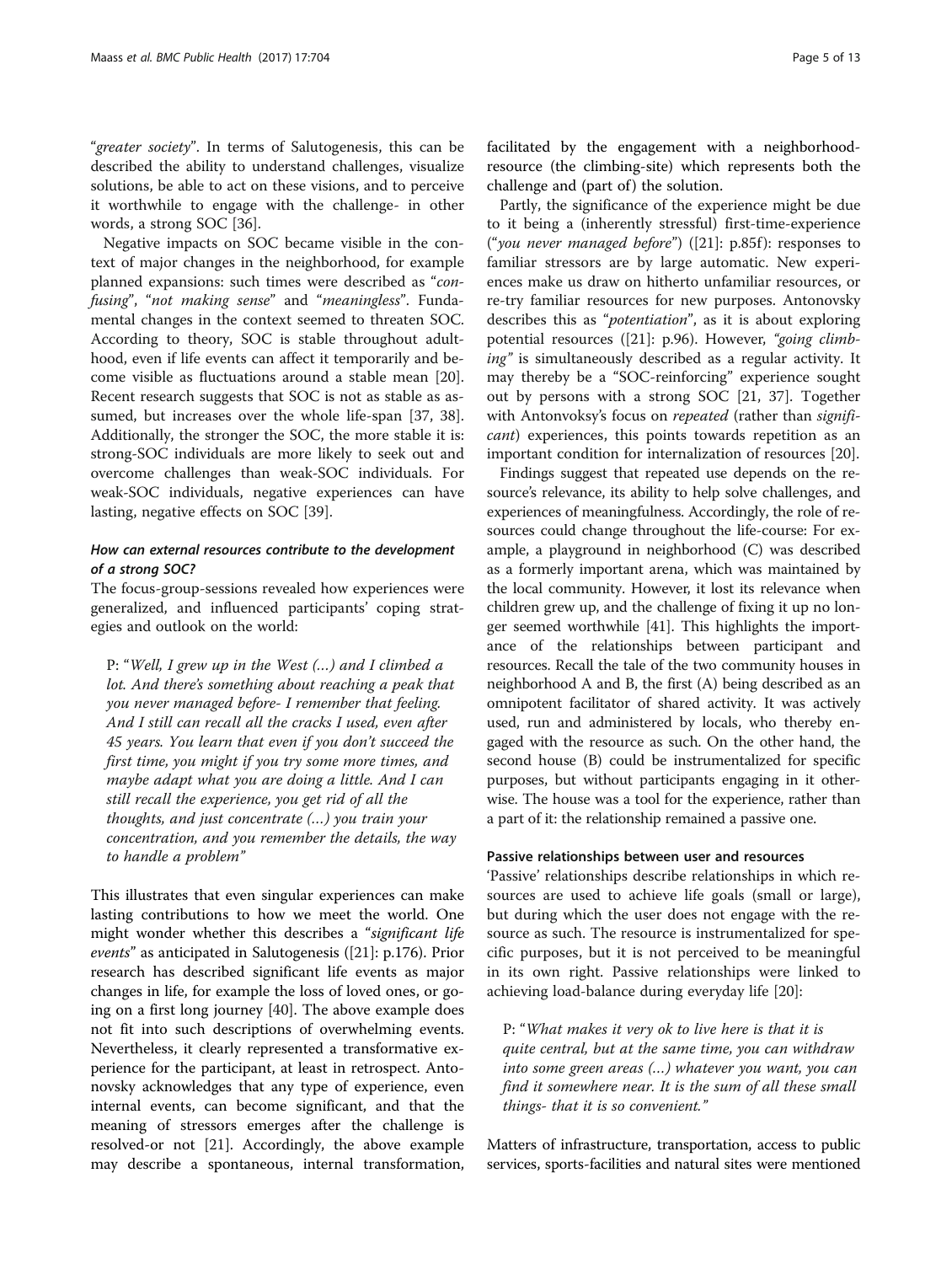explicitly. Matters of load-balance also affected choice of resources: Resources that were difficult to access or handle were dismissed, and replaced with other resources. For example, teenagers could prefer resources in the near-by cities over local ones because of lacking internal transportation. This could even affect serious decisions, such as choice of secondary school.

# Local sources of information

The first step in using resources was to know about them. Being able to identify resources is linked to comprehensibility [[20\]](#page-11-0). A lack of local information could be an obstacle for participation, and lead to difficulties with "finding the way in", especially for new-comers.

Somehow unexpected did social media emerge as a little appropriate channel for spreading information, as they distribute information based on earlier actions (such as liking similar pages). Thus, information was primarily accessible to those who were already 'in'. However, information-spreaders were not aware of this, but believed they were using inclusive communicationchannels. Participants emphasized the importance of locally distributed, free information. A non-commercial neighborhood-newspaper was mentioned as resource in this regard, which simultaneously served as a mean for developing a local identity. A strong SOC enables people to easily identify resources [\[20](#page-11-0)]. Does this imply that easily identifiable resources and comprehensive, easily accessible information can diminish the importance of SOC for finding adequate resources?

Moreover, findings suggest that involvement in any neighborhood-arena increased comprehensibility about the neighborhood as such- partly through better knowledge about how to obtain information. This is in line with Antonovsky's claim that being involved in one place increases knowledge about other societal arenas [\[21](#page-11-0)]. All in all, findings suggest that easily accessible information is crucial for comprehensibility. Lacking information makes it difficult to identify resources, and thereby to start participating, and make SOC-strengthening experiences [[20\]](#page-11-0).

## Major changes in the neighborhood

Times of major changes in a neighborhood were associated with feelings of confusion and meaninglessness. Participants linked these feelings to unclear, mixed or lacking information about what was going to happen- in other words, the challenge was not fully understood [[39\]](#page-12-0). Consistency between information and experience was important: Contradicting or confusing information, such as claiming to apply inclusive processes without doing so, seemed to affect meaningfulness as well as comprehensibility. What did not make sense intellectually did not make sense emotionally either [\[22](#page-11-0)]. Matters of meaningfulness are linked to 'participation in decision-making' and 'emotional closeness'. The latter has not been verified empirically [[42\]](#page-12-0), but became clearly visible in this study:

P: "There is so much good about this neighborhood, it just talks to your soul (…) it just makes me feel I belong; that this is home for me. This quietness when I walk home from the bus stop, it is just a fantastic feeling- like, now I am finally home in my own little realm"

Being unable to understand or cope with anticipated changes in the neighborhood threatened feelings of belonging and emotional closeness by challenging perceived control over the neighborhood. Thus, it seems like perceptions of meaningfulness are indeed linked to 'participating in shaping outcomes'. On the other hand, while passive relationships with resources seem to be able to facilitate for meaningful experiences and relationships, such resources were easily replaced if they were lost or altered. The ability to identify adequate replacements, and to hold flexible boundaries of what is important in life have been linked to a strong SOC ([\[20](#page-11-0)]: p.24). For example, being able to dismiss the playground during times of little relevance might be an expression of a strong SOC.

Moreover, it seems reasonable to assume that the above-described contributions to manageability and comprehensibility are somehow partial. They are derived from instrumentalizing resources for specific goals, and are linked to relevance rather than meaningfulness. Does this imply that they are too closely linked to specific situations to be considered GRRs? Increasing one or two, but not all dimensions of SOC might result in an unstable SOC ([\[20](#page-11-0)]: p.21), or even in a 'fake' or 'rigid' SOC based on few and non-flexible strategies ([[20\]](#page-11-0): p.25f). One might have comprehensive understandings of a specific challenge and how it could be solved. However, if this understanding remains linked to the specific challenge or setting, it does not build on 'real' comprehensiveness. This implies that instrumentalizing resources might contribute to the promotion of health, but the (individually perceived) generalizability of the resource may stay limited in this course. Might 'passive relationships' imply that the resource remains a specific resource (SSR)?

Moreover, while the playground was relevant for every-day life, did the participants have a rather active relationship with it. Findings indicate that active relationships are more closely linked to experiences of meaningfulness than passive ones. Partly, this might be due to including 'participating in shaping outcomes' in the applied definition of 'meaningfulness'. However, it is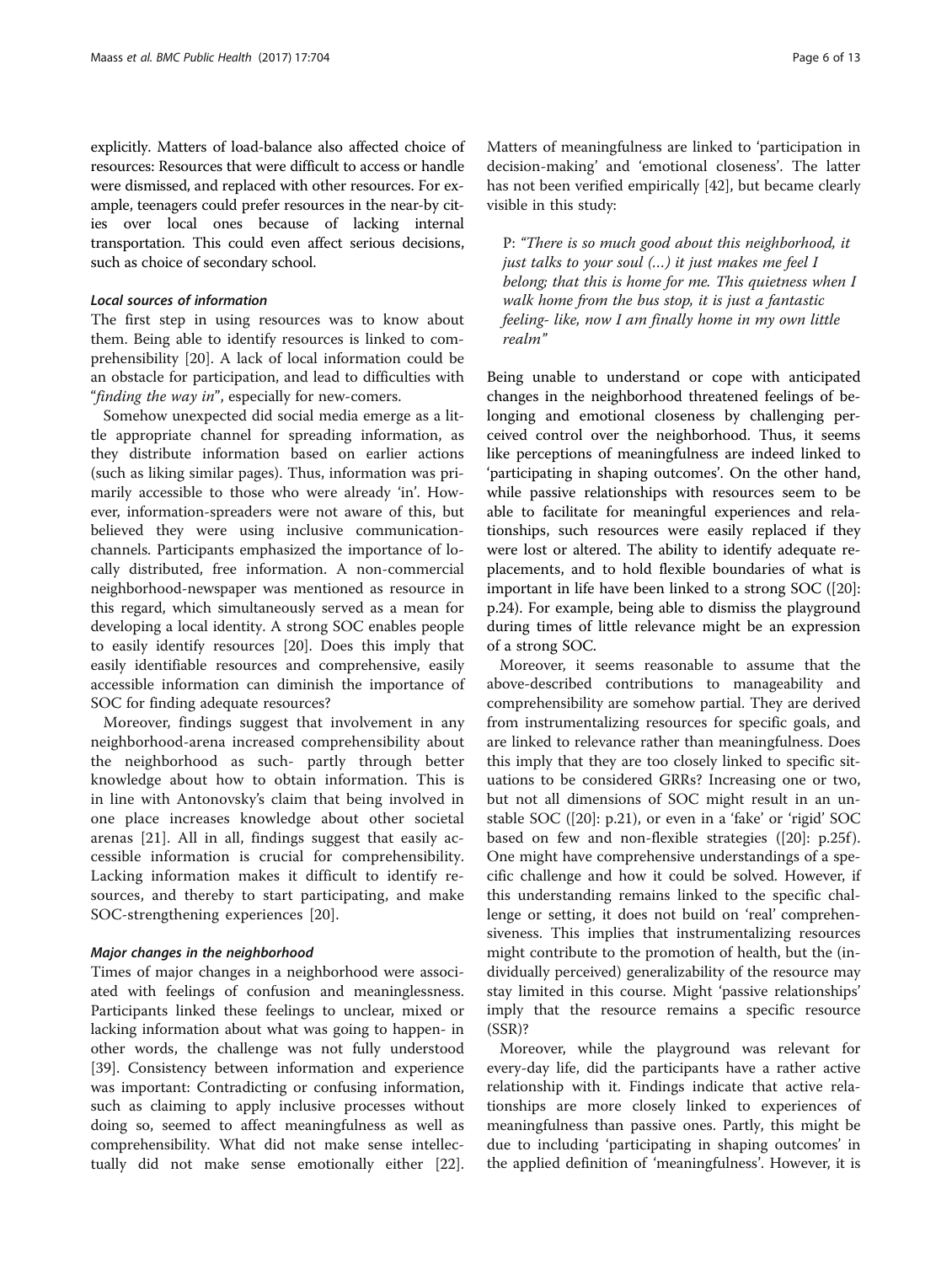possible that experiencing meaning in a given context facilitates for entering into an active dialogue with the context. As meaningfulness is described as "most crucial component" of SOC ([\[20](#page-11-0)]: p.22), this might be crucial for HP-strategies. Can we facilitate for experiences of meaningfulness by promoting active relationships with resources?

#### Active relationships between user and resources

In "active" relationships, participants entered a dialogue, and engaged with the resource itself: either in terms of mastery, learning new ways to handle the resource, influence or adapt it, or experience meaningfulness during engagement. The resource became an integrated part of the experience, and was perceived to be meaningful in itself. Recall the climbing-example in which the participant describes experiences of flow and meaningfulness while actively engaging with a resource [[43\]](#page-12-0).

This also illustrates the importance of preventing under-load [[20\]](#page-11-0), and offering manageable challenges to strengthen SOC. By learning new ways of climbing the mountain, the participant increases climbing skills (manageability), forms a new understanding of how to take on challenges (comprehensibility), and experiences meaningfulness while doing so. Thus, the experience touches all three dimensions of SOC simultaneously, which, according to Antonovsky, is an important characteristic of a GRR [\[20\]](#page-11-0). However, our findings suggests that it is not the resource itself, but the active engagement with the resource that generates such experiences. According to theory, it might not be the event itself, but the experiences made in its wake that influence SOC [[20\]](#page-11-0). Does this imply that significant life events trigger experiences touching into all three dimensions of SOC?

## Active participation and comprehensibility: The importance of social interactions

Above, we discussed how "identifying resources" depends on available information. However, findings also suggest that social interactions play a prominent role in the process of identifying resources. Shared understandings about neighborhood-resources were established during focus groups: what are the resources, why they are resources, and for whom. In this process, participants actively sought after, and provided each other with confirmation: after an initial statement, they would wait for others' responses before elevating their point-ofview. This highlights the need of the second level-ofanalysis, and illustrates how meaning is made during focus groups [\[43, 44\]](#page-12-0).

Responses often supported the initial statement, but could also provide additional, and even conflicting information. For example, one participant described her neighborhood as a tightly-knit community with many

positive social encounters. This view was challenged by other participants, who perceived the neighborhood as little welcoming. However, the challenge was not met by 'conflict'. Instead, the first participant acknowledged that the other description also might "have some truth to it", as the neighborhood might seem hard to access for 'newcomers'. By including different perspectives ('newcomers' versus 'oldies'), participants were able to establish shared understandings of how it can be. Instead of relying solely on their own experiences, participants could thereby use others' experiences actively to gain a more differentiated and comprehensive picture. Thus, participants improved their understanding about the resource through part-taking in active meaning-makingincluding why this is a resources, and how contextual features such as group-belonging can enhance or spoil its role as resource [\[18\]](#page-11-0).

Antonovsky links comprehensibility to predictability, clarity of messages, strong values and structured surroundings [\[20](#page-11-0)]. However, these links have not been validated empirically, which has been explained by conflicts between receiving clear messages, and participating in decision-making as linked to meaningfulness [\[42](#page-12-0)]. Our findings offer an alternative explanation indicating that intellectual meaning-making may in itself be a more active process than anticipated, and can be spoiled by strict rules and clear, un-negotiable messages. Maybe increased comprehensibility it is not so much about discovering structure, but about participation in the creation of this structure?

### Discovering structure and participation in decision-making

Including matters of power into the analysis helps to unravel these contradictory findings. Above, the municipality has the power to define both the outcome of, and the rules during the planning process. Thus, clear and consistent messages 'from above' are important for making sense of planned changes. The rules are 'fixed', and the opportunity to 'discover structure' increases comprehensibility and enables participation ([\[20](#page-11-0)]: p.96). Mixed messages and unpredictability lead to confusion and overload, and may weaken SOC in the long run.

This is illustrated by one participant's attempt to influence a planned expansion in his neighborhood. He mobilized external resources and used existing channelsof-influence (sending a formal complaint and writing a letter to the local newspaper). However, he felt deliberately alienated by the municipality's reaction, where they described his efforts as involvement by "someone from the outside". The challenge was not resolved, and the experiences he made reinforced perceptions of incomprehensibility and overload, and threatened meaningfulness. This also changed his experiences with the resource: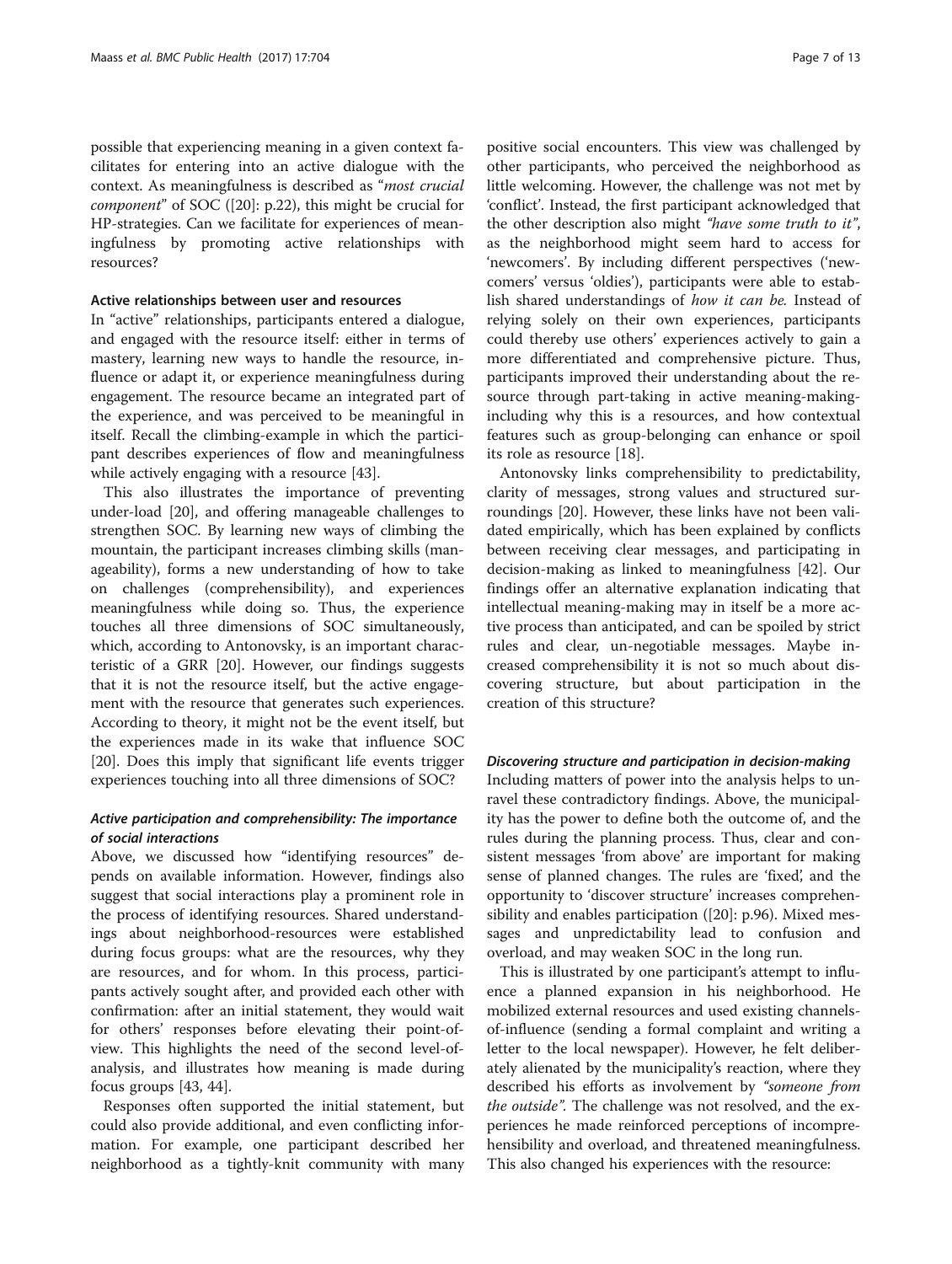P: "I cannot relax in this beautiful green-space anymore, because I think about how long it's going to lastand how it will be around there in a year or two. (…) This thought sabotages the experience. So, I prefer to go up to the lake, because I know there is small chance that it is going to be destroyed. If I want to really relax."

The participant coped by finding new resources to replace the lost one: being aware of it's role and function in his life, he was able to identify another resource serving similar purposes. In a way, he found a satisfying solution, but this solution implied the loss of a resource, and changed his perceptions of his place in the municipality. Putting feedback into the setting is an important pre-requisite for strengthening SOC [\[20\]](#page-11-0): Participation in the process of "making order" can reveal meaningful information about how you can influence the arising structure. This includes knowledge about how the resource can help you to achieve desired outcomes ([[20](#page-11-0)]: p.96).

Moreover, findings indicate that being involved in decision-making on a higher level could broaden perspectives, and enhance comprehensibility for long-term consequences of public measures. For example, one participant had been an active local politician earlier. She shared the story of how a recent development had split her neighborhood in half, and led to an escalating conflict regarding concerns about further expansion. Due to her former involvement as a local politician, did this participant have in-depth knowledge about regulation plans and other less-immediate aspects of the situation. She could thereby anticipate future consequences in a realistic way, which made her able to see long-term advantages where others saw threats. Moreover, it seems like getting de-facto access to decision-making processes at higher levels enabled inhabitants to establish shared understandings with those in charge, and thereby, to make compromises between personal preferences and public needs:

P: " Well, society has a lot of things they need to dolike building this culture-house over there. Well, it ruins our view. Not that the view was so fantastic before, but there was a free space, with soccer-games in the summer and ice-skating during wintertime- a fantastic place. We thought about where to protest, but we could not really do that either!"

This might be an expression of the ability to re-define boundaries of meaningful areas-of-life, which is linked to a strong SOC ([[20\]](#page-11-0): p.24). Moreover, being involved into decision-making processes increased acceptance of the municipality as a legitimate decision-maker ('things are under control'), and the compromise did not

threaten her strong sense of ownership towards her neighborhood [[5\]](#page-11-0).

### Developing ownership and internalizing resources

Notions of perceived ownership became visible in all focus groups. Ownership was expressed through possessive attributions such as "our house", "my pier", "my village". Perceived ownership influenced whether something was perceived as a resource: "This house is health-promoting because you own it. It gives you something extra", as one participant puts it. This is supported by Cowling and Billings, claiming "a sense of personal ownership (…) [was] all-important" ([[22\]](#page-11-0): p.998). Perceptions of ownership implied a sense of responsibility for the resource. Such perceptions are linked to "commit-ment" ([[21\]](#page-11-0): p.116). A sense of ownership or commitment also triggered a variety of activities, including activities directed at the resource itself, such as shared cleaning-efforts. Such shared activities brought together various NGOs and inhabitants, and seem favorable for the establishment of shared understandings, broadening perspectives, and reinforce shared ownership of the neighborhood. Threats towards owned resources triggered action:

P: "All of this, it has led me to really love my village. And if there is any threat to it, I have, you could say, developed a rather warrior-like mindset."

How inhabitants coped with perceived threats was heavily influenced by available resources, as illustrated above by the example of the participant mobilizing existing resources to influence a planned development. In contrast, neighborhood (A) experienced a similar threat, and perceived to understand the situation better than the central administration, but being excluded from decisionmaking. As existing resources seemed to fall short, they created their own channel-of-influence:

P: "and then we had a kind of action-day against the "logistical junction". We gathered people at the community-house, and had hired a bus. Then we marched towards the hotel carrying torches, to make the politicians come out and meet us»"

Even if the impact of this action on the decision stays unknown, did participants describe the following experiences as positive: they perceived the process as both unifying and empowering. Shared perceptions of independence from the municipality were reinforced. By activating their social resources, this community was able to create a new, temporary structural resource. Might this ability build on experiences from creating, running and maintaining their own community-house?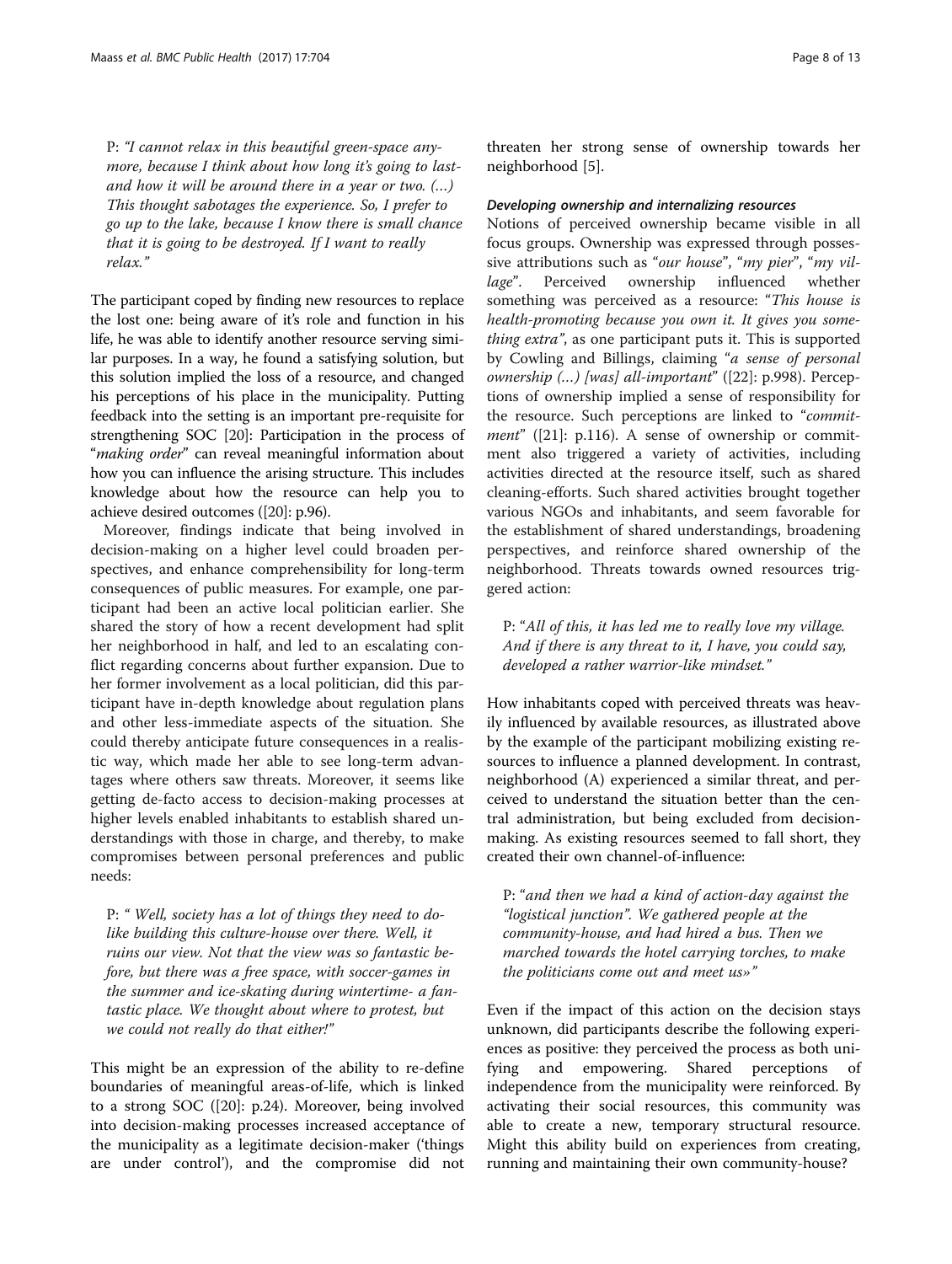Taken together, a sense of ownership over resources might imply that they are experienced as a part of oneself- with all the joys and responsibilities that implies. According to the above, does it seem reasonable to assume links between commitment, perceived ownership and active engagement with resources, all of which facilitate experiences touching upon all three dimensions of SOC [\[20](#page-11-0)]? Does this imply that they are important components of the internalization-process that turns external resources into GRRs [\[21\]](#page-11-0)? In that case, providing neighborhood-resources that facilitate active engagement, commitment and the development of local ownership may be beneficial HP-strategies.

### Limitations and methodological issues

First, the focus of this study was on the individual, not collective SOC. Accordingly, unravelling individual and collective SOC was a major issue during the analysis. For example, are individual perceptions of being collectively independent from society an expression for individual or collective SOC? Antonovsky claimed that a strong group-SOC would facilitate for SOC-strengthening experiences and thereby benefit individual SOC [\[20](#page-11-0)]. Our findings support this by indicating that collective experiences can be generalized into individual SOC, and that a strong collective SOC facilitates for SOC-strengthening experiences (such as running a community house). Thus, collective SOC supports individual SOC by facilitating life events, and structuring their outcome.

On the other hand, the impact of individual SOC on collective SOC is less clear. According to Antonovsky would strong-SOC individuals seek affiliation with strong-SOC groups [[20](#page-11-0)]. Intuitively, one might assume that strong-SOC individuals facilitate and structure collective experiences for their in-groups, and thereby strengthen group-SOC. However, findings suggest a more complex relationship: for example, in neighborhood C, participants would expressed a firm belief of being able to cope collectively. However, examples contradicted these assumptions. For example, residents would wish for internal collective transport. Even if 'everyone' agreed about the benefits of collective transportation, did most residents not consider it worthwhile to actually use the bus during a limited action-period. Instead, they chose individual coping strategies and mobilized private resources- thereby spoiling the chance to become collectively independent from such private resources. Maybe a strong individual SOC, combined with personal resources (a car and time to drive your kids) actually prevented the inhabitants from taking collective action? Is it possible that collective actions and resources, as all GRRs, are only activated when neededthat is, when personal resources fall short? This goes beyond the scope of this article. However, the above indicates that we cannot automatically assume that groups of strong-SOC individuals display a strong collective SOC.

#### Contextualising findings

Besides collective SOC, different coping strategies may be due to additional circumstances, such as historical references and collective identities. For example, the local identity in neighborhood A includes a strong working-class consciousness, and creating channels of influence through public protest might be a tried-andtrue strategy. Contrarily, neighborhood C was newly established. Inhabitants failed attempt to take collective action might be due to a lack of shared experiences and historical references of doing so. One should be careful not to confuse collective SOC with other social resources such as social capital, which might have a stronger action-component [[45](#page-12-0)].

Next, the context for this study is described as a resource-rich municipality with well-off inhabitants [\[46](#page-12-0)]. Findings from the population-survey suggest that the inhabitants have above-average strong SOC, and are highly satisfied with the availability and quality of their neighborhood- resources [[18](#page-11-0)]. Additionally, it might be reasonable to assume that the inhabitants with weaker SOC are less inclined to participate in focus groups- this might even have reinforced elite-bias by describing the experiences of strong-SOC individuals [[31](#page-11-0)]. This may lead to an underestimation of the impact of powerinequalities within neighborhoods [[41\]](#page-12-0), and limit the generalizability of findings onto less privileged settings or populations. Just as placing resources into a context might widen the gap in health [[41\]](#page-12-0), is it possible that facilitating active involvement and ownership favors already-strong-SOC individuals. Dominant groups might take charge over shared resources and thereby establish ownership at the expense of other groups, which might feel excluded and alienated.

This is supported by the notion that all focus groups discussed people not participating in the neighborhood. Such withdrawal was described as a personal choice which "you have to respect". However, such descriptions were also repeatedly challenged by alternative explanations, including anxiousness for being of inconvenience, or by a lack of coherent information. As described in the context of information, something might be intended to be inclusive, but still feel excluding from the 'outside'. This is a potentially interesting perspective, which nevertheless exceeds the scope of this paper. Taken together, described mechanisms might reflect experiences at 'the upper side' of SOC.

### Analyzing focus-group discussions

There are some specific challenges linked to the analysis of focus-group-interviews [[34](#page-11-0)]. First of all, including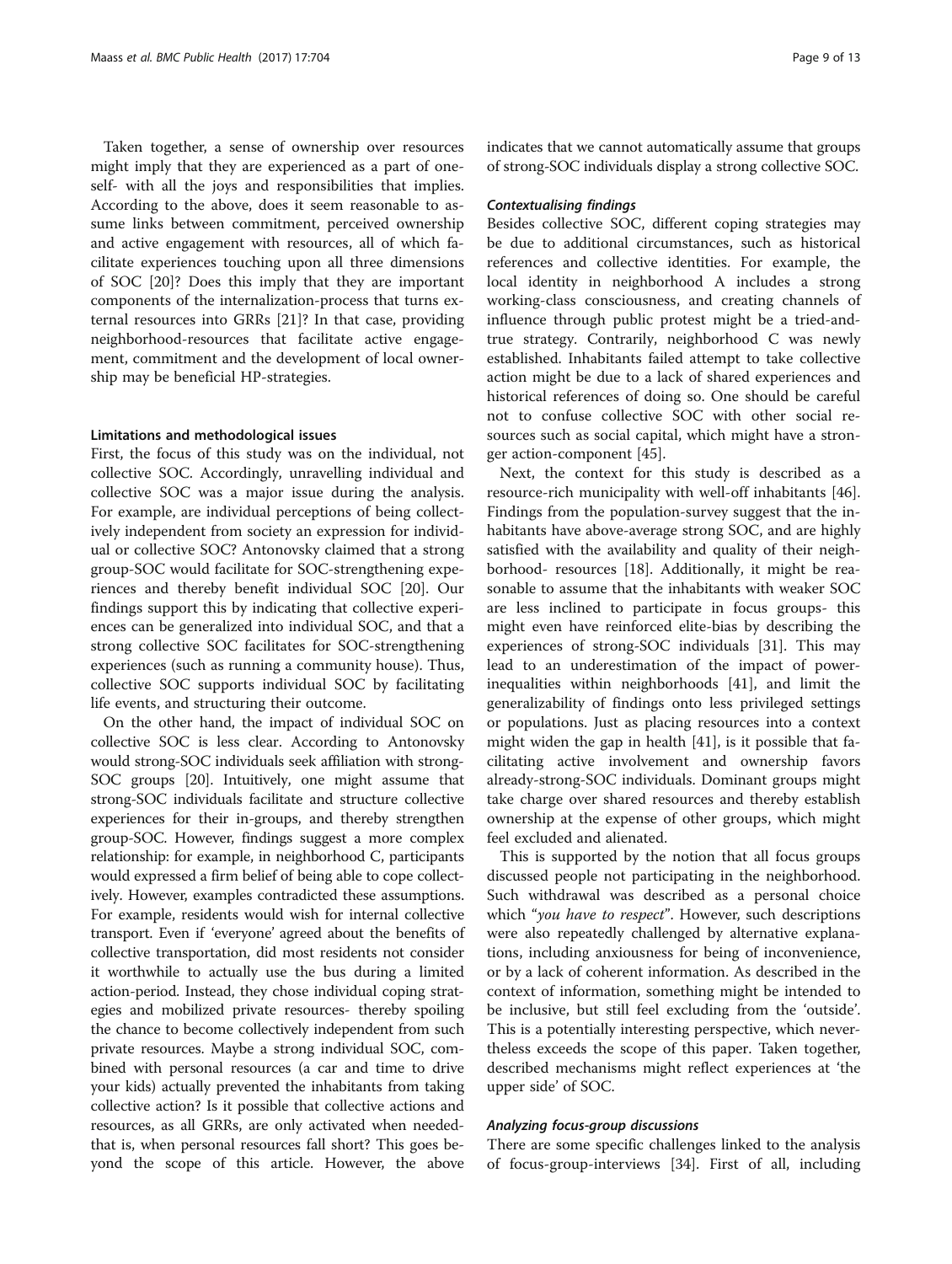real-life groups might give insights into well-established understandings, but offer little insights into the processes linked to the establishment of such understandings [[44\]](#page-12-0). However, even if participants were real-life neighbors, they did not represent a homogenous group. Additionally, including people from two approximate neighborhoods into one focus group indicates a heterogeneous sampling tactic. For the purposes of this study, this was considered beneficial to highlight the contextdependency of resources, and to stimulate the participants to discuss the processes that are linked to perceiving something as a resource across contexts.

Moreover, as a focus group represents a real-life experience for participants, information may have been altered, withheld or exaggerated to ensure social acceptance, or to prevent damage to neighborhood-relations [\[31\]](#page-11-0). On the other hand, gathering real-life neighbors did provide valuable insights into social processes and ongoing discussions within the community [[34](#page-11-0)].

Including focus groups and in-depth interviews into one analysis might prove challenging. However, as the two types of interview are assigned to different parts of the analysis (develop versus confirm categories), including both is considered an advantage: it enabled us to achieve triangulation between data from neighborhoodbased focus groups and from a more private setting. Moreover, in-depth interviews indicated data-saturation, as they did not provide substantial new information [\[31\]](#page-11-0).

Last not least, specific challenges are linked to line-byline coding, while simultaneously focusing on social interactions playing out over longer passages. However, one may wonder if the meaning of a particular line always emerges from its context. Moreover, as studying social processes is one of the most pronounced advantages of focus group design [\[34](#page-11-0), [44\]](#page-12-0), emerging information about social processes could not be dismissed. We applied tools from systemic analysis to meet these challenges, and grasp how singular utterances influence the developing focus-group-context and vice versa. Applying two levels-of-analysis provided interesting insights into how resources are identified, described and evaluated through social interactions. Simultaneously, applying two levels-of-analysis was beneficial for constant comparison and triangulation, as information from one level could be challenged, confirmed or explained by the other one [\[44](#page-12-0)].

## Future directions

With all the above considerations in mind, our findings seem to empirically support some of the less researched parts of Salutogenesis. Moreover, findings contribute to making Salutogenesis a beneficial HP-theory. First, a focus on every-day life is suggested, including everyday resources and -experiences. The daily hassles that Antonovsky dismissed by stating "I see no way in which they can have any impact on the SOC" ([\[20\]](#page-11-0): p.30) might be more important than anticipated. Everyday life and daily hassles seem important for identifying, potentiating and internalizing resources- which thereby become ready to be activated in times of major challenges. This is an advantage for HP-practitioners, as it enables them to focus on everyday-life and -settings.

## Implications for practice

Findings suggest that health promoters should focus on the repeated experiences people make during everydaylife. Active engagement with, and perceived ownership of resources seem beneficial angles in this regard. Developing ownership over resources seems beneficial for SOC-strengthening experiences, and seems closely linked to active engagement at different levels of involvement. Moreover, findings suggest that intellectual meaning-making is a more active process than earlier anticipated. The establishment of stable channels of communication within and between neighborhoods (and municipalities) might prove beneficial for shared understandings, as well as broadening understanding of the sometimes conflicting needs municipalities must negotiate.

Two issues emerged in this context: first, matters of over- or underload regarding responsibility for resources: resources can become burdens. To avoid overload, municipalities should step in and sustain a certain level-ofmaintenance in times of little interest, and know when to pull out and re-locate responsibility in the neighborhood. Next, to uncritical transfer power and responsibility into neighborhoods may reinforce internal inequalities, as strong-SOC individuals are more likely to recognize and take control over such resources. Thus, even inclusive strategies for planning, running and developing resources might unintentionally widen the gap in health unless applied critically [[41\]](#page-12-0). A certain level-ofobservation and clear guidelines might be beneficial. Moreover, direct efforts to include disadvantaged groups in all steps-of-development might prove beneficial, both in terms of improved relevance of resources, and in terms of facilitating for SOC-strengthening experiences. This might be a beneficial strategy to close the gap in health, as shared neighborhood-resources might be more important for people with fewer personal resources [\[5](#page-11-0)].

# Theoretical considerations and implications for further research

The aim of this paper was to develop empirically grounded knowledge about how SOC can be strengthened through neighborhood-resources. According to recent research as well as Antonovsky's own understandings [[20](#page-11-0)], is this an important next step for developing Salutogenesis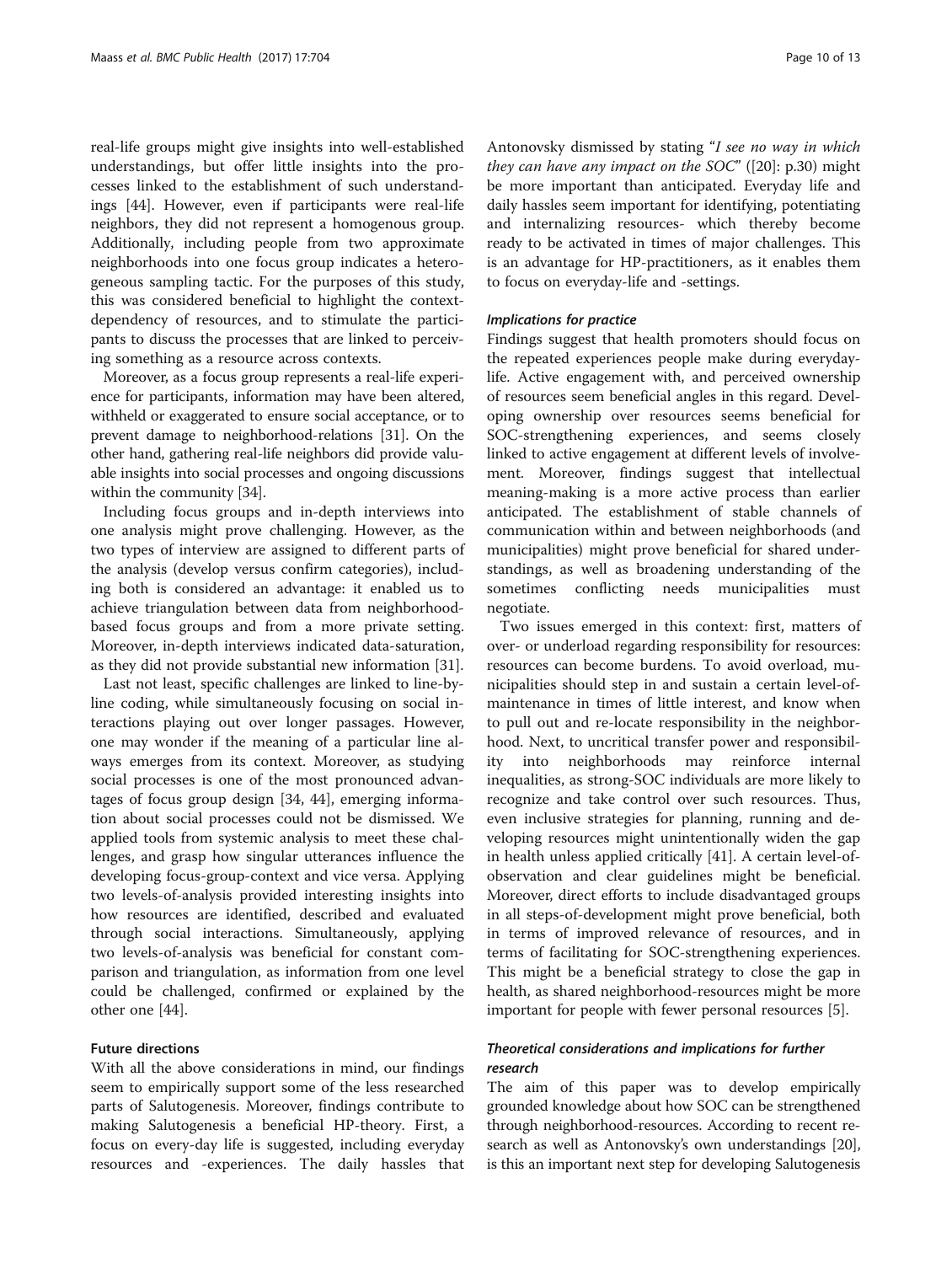as a HP-theory. In addition to verifying large parts of Antonovsky's original framework [[20](#page-11-0), [21](#page-11-0)], do our findings make substantial contributions to understanding the development of SOC.

First, findings suggest that everyday life, and especially everyday-challenges might contribute more to the development of SOC than previously anticipated. Internalization can be understood as making a variety of experiences with the resource that reveal why and how it works, and thereby become competent in flexible use and re-use of resources and strategies, including the identification of resources in unfamiliar settings [\[21](#page-11-0)]. This also implies a new understanding of 'significant life events' as experiences touching into comprehensibility, manageability and meaningfulness. A significant life event challenges learned coping strategies, offers possibilities to explore potential resources, and deepens understandings about why and how they are a resource. In other words, they are characterized by a (internal or external) reorganization of resources. This facilitates for the flexible strategies characterizing an authentic strong SOC ([\[20](#page-11-0)]: p.25).

Next, the insight that comprehensiveness is closely linked to active dialogue and meaning-making through power-equal social interactions might be a major contribution to theory-development. It might explain why the earlier research failed to confirm links between comprehensibility and clear, consistent and ordered messages [[42\]](#page-12-0). This new understanding craves for more empirical validations, however, matters of power should be taken into account in the development of SOC-strengthening communication strategies.

Finally, all of the above has led to a new description of SOC as the ability to understand how and why resources work, including the ability to adapt, replace or re-define resources under shifting conditions. This also defines the point at which resources are fully internalized, and have become a GRR: when we understand the why and how. It also links internalization to coping strategies that can be assessed empirically, by the extent to which a given resource can be applied flexibly.

These insights imply a number of possibilities for future research: First, all of the new understandings and conceptualizations discussed above should become subject to further investigation, with a special focus on specialized and generalized resistance resources (SRR/GRR). Do they represent 'active' and 'passive' relationships with resources? A deeper look into these concepts may also yield insights into the internalization-process, and how it can be facilitated.

Moreover, efforts should be made to unravel individual and collective SOC, as well as collective SOC and social capital. All three appear to be valuable concepts within HP; however, to develop effective strategies, we should

be able to define and distinguish them in a meaningful way. Promoting social capital in a neighborhood might require different strategies than strengthening collective SOC- yet the latter might enable the activation of the former.

Last but not least, to achieve inclusive planning and shared responsibility can be difficult. Thus, more research on inclusive planning strategies and healthpromoting processes are needed to develop and systematize routines into working-models taking all these aspects into account [[47](#page-12-0)].

## Conclusion

This study aimed at validating and critically examine some of the less researched parts of Salutogenesis: how the SOC is developed and strengthened through the internalization of external resources. Findings from focus groups and in-depth interviews suggest that the daily hassles and repeated experiences of every-day life might be a crucial arena for potentiation, and make experiences under shifting conditions which enable individuals to understand how and why resources work in a given setting. Active engagement with resources seem to facilitate for experiences touching into comprehensibility, manageability and meaningfulness, and might thereby be a favorable condition for internalization. Participation in power-equal, meaning-making dialogue can broaden perspectives by including other's experiences in this understanding, and enable individuals to develop a more coherent picture of reality. Taken together, a new understanding emerges describing SOC as the ability to understand why and how resources work, and thereby, how they might be applicable in flexible ways. These insights make valuable contributions in developing Salutogenesis as a beneficial theory for HP-research and practice, as it links the SOC closer to every-day life and societal issues as implied in the SDoH and a HiAP-approach.

#### Abbreviations

GRRs: Generalised Resistance Resources; HiAP: Health in all policies; HP: Health Promotion; SDoH: Social determinants of Health; SES: Sosioeconomic status; SOC: Sense of coherence; SRRs: Specific Resistance Resources; WHO: World Health Organisation

#### Acknowledgements

Not applicable.

#### Funding

The research project is funded by the Norwegian University of Science and **Technology** 

#### Availability of data and materials

Data will not be shared, due to matters of privacy. Transcripts of the original focus groups are stored confined to ensure anonymity of participants living in small communities. To ensure visibility of data, numerous citations of focus-group-transcripts are included in this article.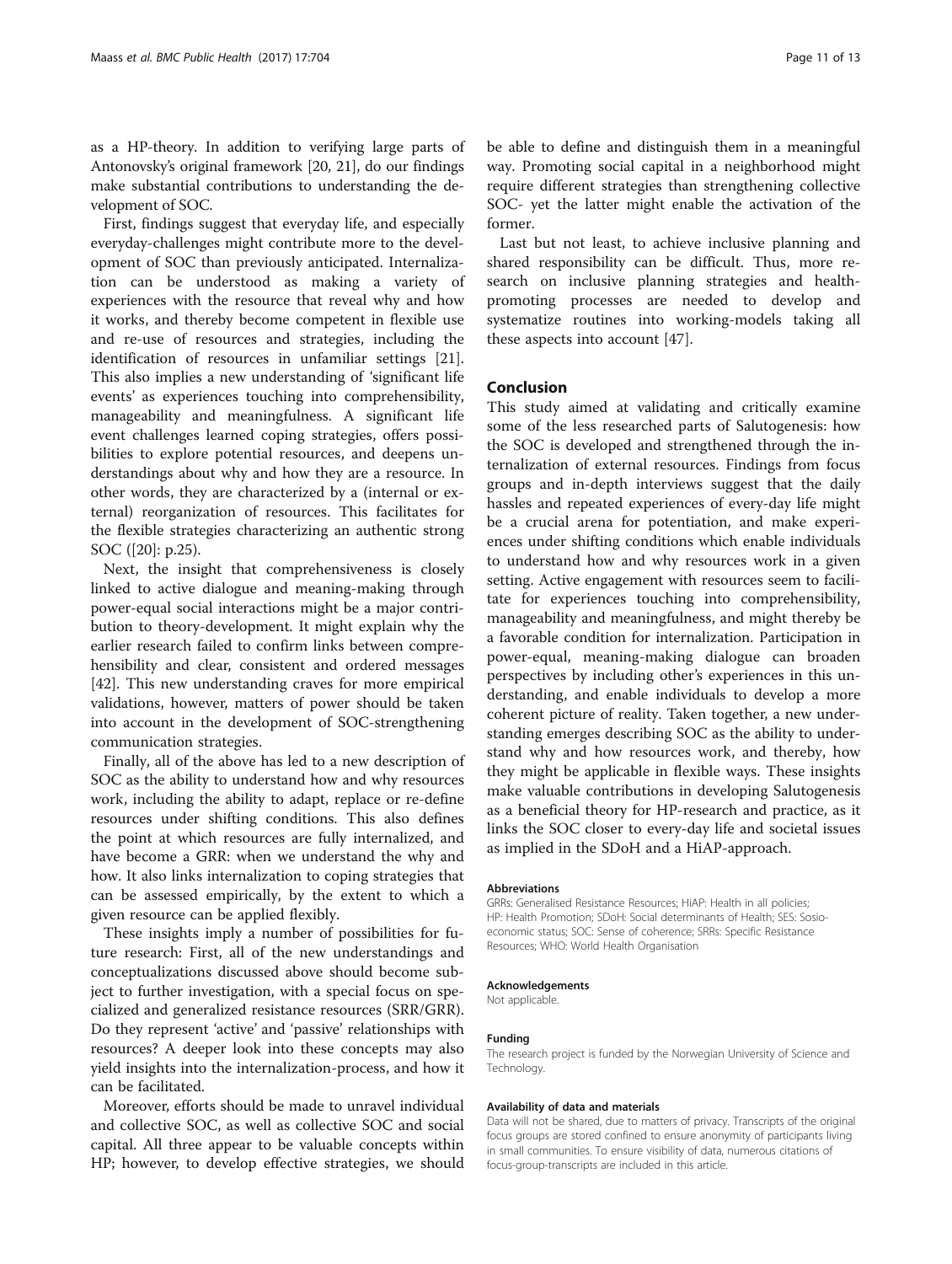## <span id="page-11-0"></span>Authors' contributions

RM was the main contributor during study design, data gathering and analysis, and the main author of the presented article. ML contributed to designing the study, gather and analyze data, and made valuable contributions to all sections of this article. BL participated in designing the study, analyzing the data, and made valuable contributions to the results and discussion-section of this article. All authors have critically revised, and approved the final version of this article.

#### Ethics approval and consent to participate

This study, including design and methods, has been approved by the Regional Ethical Committee on medical research ("Regional Komitee for medisinsk og helsefaglig forskningsetikk", REK) with the reference number 2012/1222/REK Midt. All participants had to sign an informed consent form before participating in focus groups. The consent form included information about publications of findings, and allowed participants to withdraw even after having finished the focus group.

#### Consent for publication

Not applicable.

#### Competing interests

The authors declare that they have no competing interests.

## Publisher's Note

Springer Nature remains neutral with regard to jurisdictional claims in published maps and institutional affiliations.

#### Author details

<sup>1</sup>Department of Neuromedicine and Movement Science, Faculty of Medicine and Health Sciences, Norwegian University of Science and Technology, Trondheim, Norway. <sup>2</sup>NTNU Center for Health Promotion Research, Norwegian University of Science and Technology, Trondheim, Norway. <sup>3</sup>Departement of Public health and Nursing, Faculty of Medicine and Health Sciences, Norwegian University of Science and Technology, Trondheim, **Norway** 

#### Received: 3 April 2017 Accepted: 4 September 2017 Published online: 12 September 2017

## References

- 1. WHO. The Ottawa-charter for Health Promotion. Ottawa: World health Organisation, 1986. [http://www.who.int/healthpromotion/conferences/](http://www.who.int/healthpromotion/conferences/previous/ottawa/en/) [previous/ottawa/en/](http://www.who.int/healthpromotion/conferences/previous/ottawa/en/) Accessed 21 March 2017.
- 2. WHO. Shanghai declaration on promoting health in the 2030 Agenda for sustainable development. Shanghai, World health Organisation. [http://www.](http://www.who.int/healthpromotion/conferences/9gchp/shanghai-declaration.pdf?ua=1) [who.int/healthpromotion/conferences/9gchp/shanghai-declaration.pdf?ua=](http://www.who.int/healthpromotion/conferences/9gchp/shanghai-declaration.pdf?ua=1) [1](http://www.who.int/healthpromotion/conferences/9gchp/shanghai-declaration.pdf?ua=1). Accessed 06 March 2017.
- 3. Lindström B, Eriksson M. From healthy settings to sustainable healthy societies: the salutogenic approach to planning and health promotion. World Health Design. 2012;4:66–75.
- 4. Bloch P, Toft U, Reinbach HC, Clausen LT, Mikkelsen BE, Poulsen K, Jensen BB. Revitalizing the setting approach- supersettings for sustainable impact in community health promotion. Int J Behav Nutr Phys Act. 2014; doi:[10.](http://dx.doi.org/10.1186/s12966-014-0118-8) [1186/s12966-014-0118-8.](http://dx.doi.org/10.1186/s12966-014-0118-8)
- 5. Marmot M, Friel S, Bell R, Houweling T. Taylor. Closing the gap in a generation: health equity through action son the social determinants of health. Lancet. 2008;372:1661–9.
- 6. WHO. Our cities, our health, our future: Acting on social determinants for health equity in urban settings. Kobe, Japan: Report to the WHO Commission on Social Determinants of Health from the Knowledge Network Urban Settings, 2007.
- 7. WHO. Addressing the social determinants of health. The urban dimension and the role of local government. London, UK: WHO, Institute of Health Equity, University College of London, 2012.
- WHO. Environmental health inequities in Europe. Assessment report. Bonn, Germany: World Health Organisation, 2012.
- 9. Kruize H, Droomers M, van Kamp I, Ruijsbroek A. What causes environmental inequalities and related health effects? An analysis of evolving concepts. Int J Env Res Public Health. 2014;11:5807–27.
- 10. Abraham A, Sommerhalder K, Abel T. Landscape and well-being: a scoping study on the health-promoting impact of outdoor environments. Int J Public Health. 2010;55:59–69.
- 11. Angotti T. Towards the healthy city: People, places, and the politics of urban planning. Sci Society. 2013;77:595–597 (2).
- 12. de Nazelle A, Nieuwenhuijsen MJ, Anto JM, Brauer M, Briggs D, Braun-Fahrlander C, Cavill N, Cooper AR, Desqueyroux H, Fruin S, Hoek G, Panis LI, Janssen N, Jerrett M, Joffe M, Andersen ZJ, van Kempen E, Kingham S, Kubesch N, Leyden KM, Marshall JD, Matamala J, Mellios G, Mendez M, Nassif H, Ogilvie D, Peiró R, Pérez K, Rabl A, Ragettli M, Rodríguez D, Rojas D, Ruiz P, Sallis JF, Terwoert J, Toussaint JF, Tuomisto J, Zuurbier M, Lebret E. Improving health through policies that promote active travel: A review of evidence to support integrated health impact assessment. Environ Int. 2011; 37:766–77.
- 13. Faskunger J. Promoting active living in healthy cities of Europe. J Urban Health. 2013;90:142–53.
- 14. Frumkin H. Healthy places: exploring the evidence. Am J Public Health. 2003;93:1451–6.
- 15. Gidlow C, Cochrane T, Davey RC, Smith G, Fairburn J. Relative importance of physical and social aspects of perceived neighbourhood environment for self-reported health. Prev Med. 2010;51:157–63.
- 16. Lachowycz K, Jones AP. Towards a better understanding of the relationship between greenspace and health: development of a theoretical framework. Landscape Urban Plan. 2013;118:62–9.
- 17. Maass R, Espnes GA, Lillefjell M. The application of Salutogenesis in cities and towns. In: Mittelmark MB, Sagy S, Eriksson M, Bauer G, Pelikan JM, Lindstroem B, Espnes GA, editors. The handbook of Salutogenesis. Switzerland: Springer; 2017. doi[:10.1007/978-3-319-04600-6.](http://dx.doi.org/10.1007/978-3-319-04600-6)
- 18. Maass R, Lindström B, Lillfjell M. Exploring the relationships between perceptions of neighborhood-resources, sense of coherence and health in a Norwegian neighborhood. J Public Health Res. 2014;3:11–20.
- 19. Maass R, Kloeckner CA, Lindström B, Lillefjell M. The impact of neighborhood social capital on life satisfaction and self-rated health: a possible pathway for health promotion? Health Place. 2016;42:120–8.
- 20. Antonovsky A. Unravelling the mystery of health. 1st ed. London: Jossey-Bass Publishers; 1987.
- 21. Antonovsky A. Health, stress and coping. 1st ed. London: Jossey-Bass Publishers; 1979.
- 22. Cowley S, Billings JR. Resources revisited: Salutogenesis from a lay perspective. J Adv Nurs. 1999;9:994–1004.
- 23. Apers S, Rassart J, Luyckx K, Oris L, Goossens E, Budts W, Moons P. Bringing Antonovsky's salutogenic theory to life: a qualitative inquiry into the experiences of young people with congenital heart disease. Int J Qual Stud health Well-being. 2016; doi:[10.3402/qhw.v11.29346](http://dx.doi.org/10.3402/qhw.v11.29346).
- 24. Eriksson M, Lindström B. Antonovsky's Sense of coherence and it's relation with health: a systematic review. J Epidemiol Commun H. 2006;60:376–81.
- 25. Eriksson M, Lindström B. Antonovsky's Sense of coherence and it's relation with quality of life: a systematic review. J Epidemiol Commun H. 2007;61: 938–44.
- 26. Rivera F, Garica-Moya I, Moreno C, Ramos P. Developmental contexts and sense of coherence in adolescence: a systematic review. J Health Psychol. 2013; doi[:10.1177/1359105312455077.](http://dx.doi.org/10.1177/1359105312455077)
- 27. Marsh SC, Clinkinbeard SS, Thomas RM, Evans WP. Risk and protective factors predictive of sense of coherence during adolescence. J Health Psychol. 2007;12:281–4.
- 28. Nash JK. Neighborhood effects on sense of school coherence and educational behavior in students at risk of school failure. Child Sch. 2002;24: 73–89.
- 29. Lillefjell M, Maass R, Espnes GA. Helse og livskvalitet i Malvik Kommune. Rapport 01/2013. Rapportserie fra Senter for helsefremmende forskning HiST/NTNU: Trondheim; 2013.
- 30. Constructing CK, Theory G. A practical guide through qualitative analysis. London: Sage Publications; 2006.
- 31. Patton MQ. Qualitative research and evaluation methods. Thousand Oaks: Sage Publications; 2002.
- 32. Freeman T. 'Best practice' in focus group research: making sense of different views. J Adv Nurs. 2006:491–7.
- 33. Kitzinger J. Qualitative research: introducing focus groups. BMJ. 1995;311: 299-302
- 34. Kitzinger J. The methodology of focus groups: the importance of interaction between research participants. Sociol Health Ill. 1994;16:103–21.